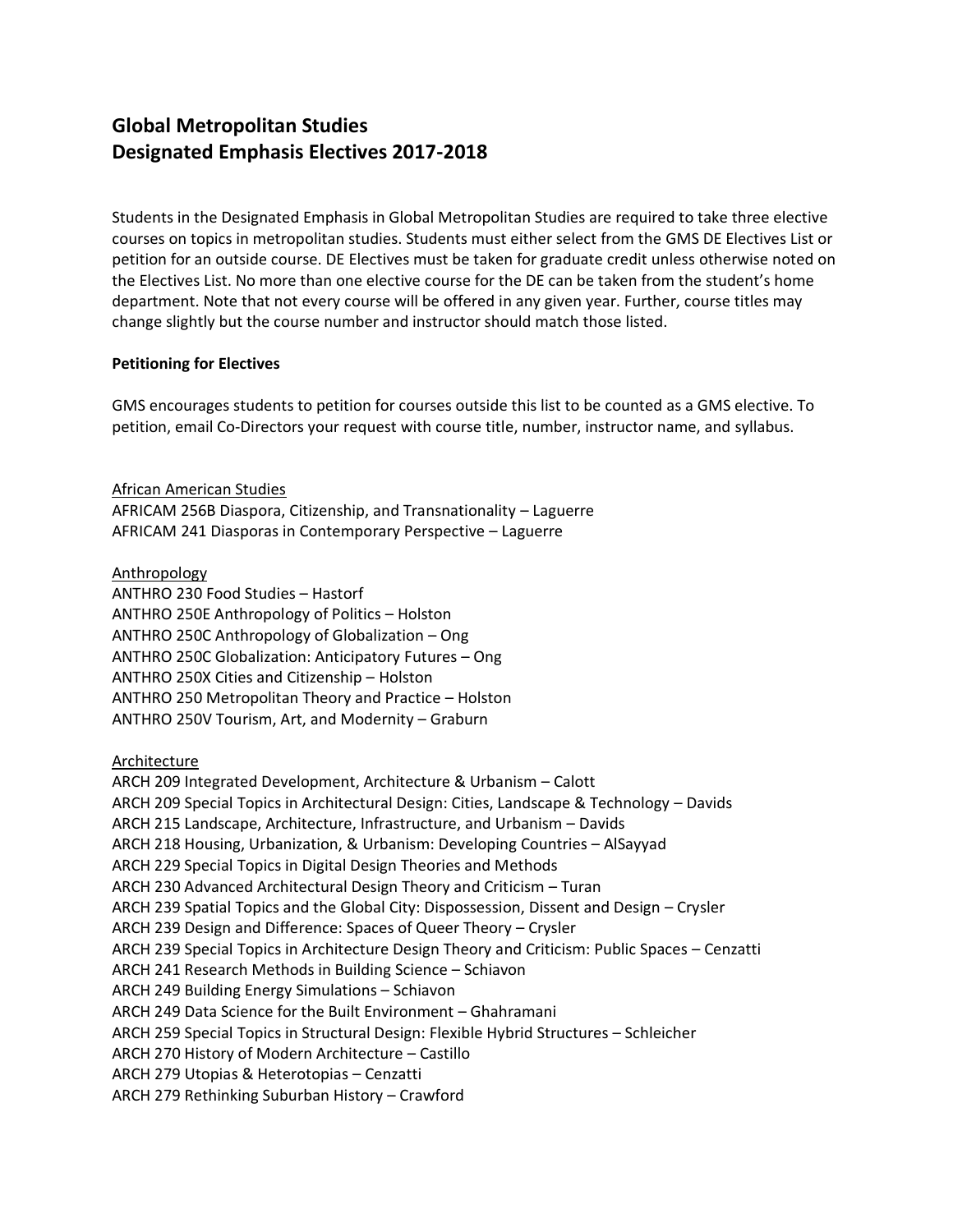ARCH 279 Histories and Theories of Urban Intervention– Crawford ARCH 279 Researching California's Built Environment – Shanken ARCH 279 Architecture and Memory – Shanken ARCH 279 Visionary Architecture – Shanken

Civil and Environmental Engineering

CIV ENG 209 Design for Sustainable Communities – Gadgil CIV ENG 218A Air Quality Engineering – Nazaroff, Harley CIV ENG 250N Transportation Policy and Planning (cross-listed CY PLAN 217) – Frick, Rodriguez CIV ENG 251 Operation of Transportation Facilities – Cassidy CIV ENG 252 Systems Analysis in Transportation – Hansen CIV ENG 253 Intelligent Transportation Systems – Skabardonis CIV ENG 255 Highway Traffic Operations – Cassidy, Skabardonis CIV ENG 256 Transportation Sustainability – Shaheen CIV ENG 259 Public Transportation Systems – Cassidy, Shen CIV ENG 263 Operations of Transportation Terminals – Pozdnukhov CIV ENG 264 Behavioral Modeling for Engineering, Planning, and Policy Analysis – Walker CIV ENG 265 Traffic Safety and Injury Control – Ragland CIV ENG 268A Lean Construction Concepts and Methods – Ballard CIV ENG 268E Civil Systems and the Environment – Horvath CIV ENG C290U Transportation and Land Use Planning (cross-listed CY PLAN 213) – Chatman CIV ENG 290I Civil Systems: Control and Information Management – Sengupta

## City and Regional Planning

CY PLAN C213 Transportation and Land Use Planning – Chatman CY PLAN 204C Introduction to GIS and City Planning – Radke CY PLAN 207 Land and Housing Market Economics – Waddell CY PLAN 216 Active Transportation CY PLAN C217 Transportation Policy and Planning – Rodriguez CY PLAN 220 The Urban and Regional Economy CY PLAN 230 U.S. Housing, Planning, and Policy – Galante CY PLAN 255 Urban Informatics and Visualization – Waddell CY PLAN C256 Healthy Cities – Corburn CY PLAN 260 Theory, History, and Practice of Community Development – Reid CY PLAN C261 Citizen Involvement in the City Planning Process – Chaplick and Iacofano CY PLAN 275 Comparative Urbanization – Caldeira CY PLAN 284 Urban Theory – Caldeira CY PLAN 290 A Perspectives on Place, Race and Class in the San Francisco Bay Area – Blackwell CY PLAN 290 A Urban Systems and Network Science – Gonzalez CY PLAN 290 B Business and Legal Issues in Real Estate Development – Falik CY PLAN 290 B Cities and Social Change – Metcalf CY PLAN 290 B Seminar on the Right to Water – Acey CY PLAN 290 D Regional Planning and Democratic Practice – Metcalf CY PLAN 290 D Race and the City – Blackwell CY PLAN 291-1 The City, Arts, and Public Spaces -Methods Across Disciplines – Caldeira and Jackson CY PLAN 298-2 Global Urban Humanities Interdisciplinary Colloquium: City as Nexus – Moffat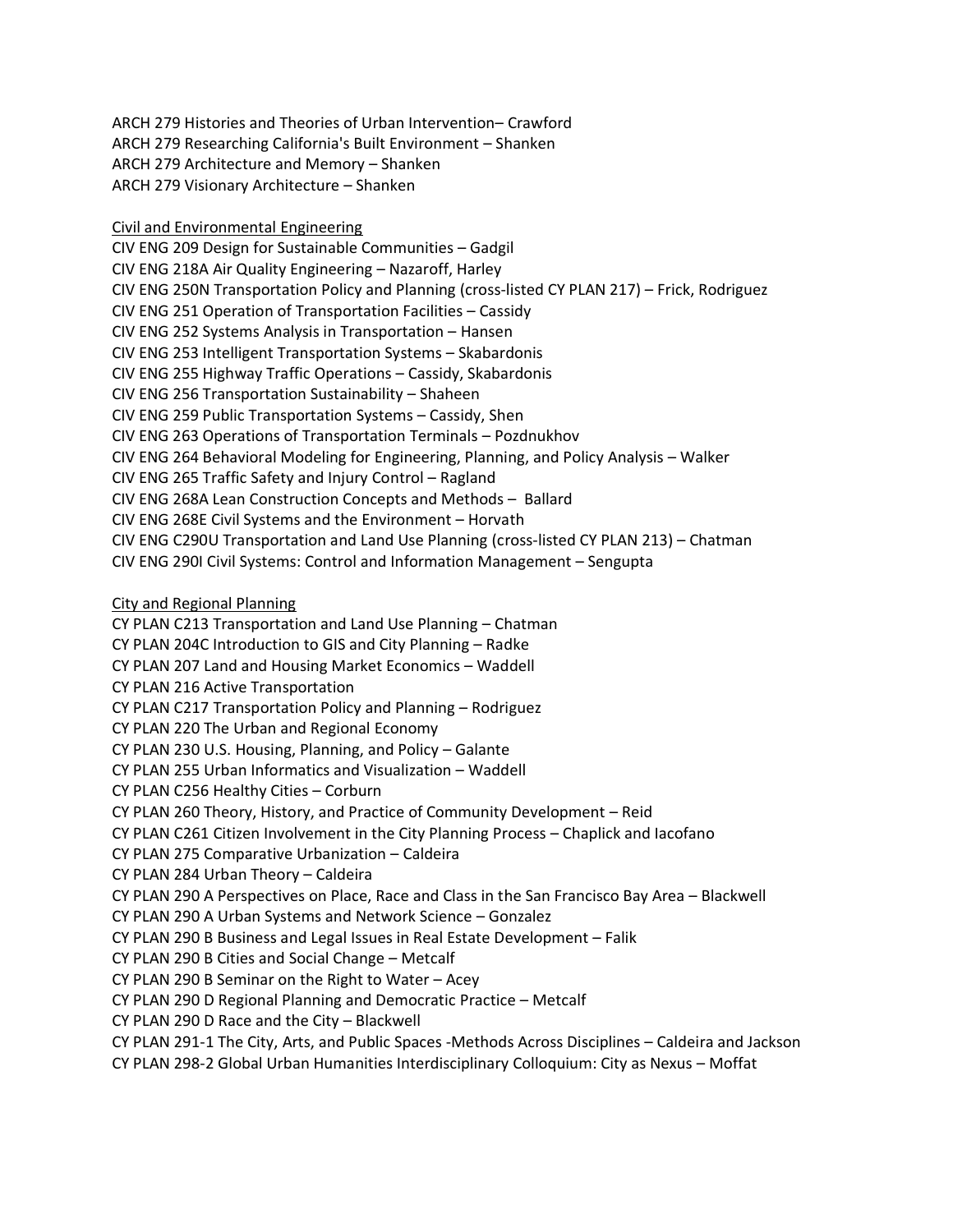Comparative Literature COM LIT C221 Aesthetics as Critique – Cascardi

Development Engineering DEV ENG 200 Design, Evaluate, and Scale Development Technologies – Agogino, Levine

Economics ECON 215B Political Economics – Finan ECON 280D Special Topics in International Economics – Gaubert

Energy and Resources Group ENERES 200 Interdisciplinary Energy Analysis ENERES 251 The Political Economy of Energy ENERES 254 Electric Power Systems ENERES 276 Climate Change Economics ENERES 280 Energy Economics ENERES C283 Information and Communications Technology for Development

Environmental Science, Policy, and Management ESPM 177 GIS and Environmental Spatial Data Analysis (cross-listed LD ARCH 177) – Radke ESPM 217 Political Economy of Climate Change – Meckling

Film Film 240: Graduate Topics in Film – Bao

Geography

GEOG 200B Debates in Human Geography: Geographical Difference/Differentiation – Chari GEOG 214 Development Theories and Practices – Chari GEOG 221 Speculative World Building: Games and Simulation – O'Sullivan GEOG 252 Topics in Economic Geography – Hsing GEOG 253 Topics in Urban Geography – Hsing GEOG 254 Seeing Geographically: Reimagining Mapping – O'Sullivan GEOG 255 Topics in Political Geography – Kosek

History

HISTORY 137AC Immigrants and Immigration as U.S. History – Henkin HISTORY 280D Political Economy in the United States – Einhorn HISTORY 280U Advanced Studies: Space, Politics and Economy in China, 1800-2000 – Yeh

History of Art

HISTART 290 Futurism and Futurity – Lenssen

Information

INFO 290A Social Data Revolution – Weigend

Italian

ITALIAN 248 Special Topics in Interdisciplinary Italian Studies: Italian Geographies – Fuller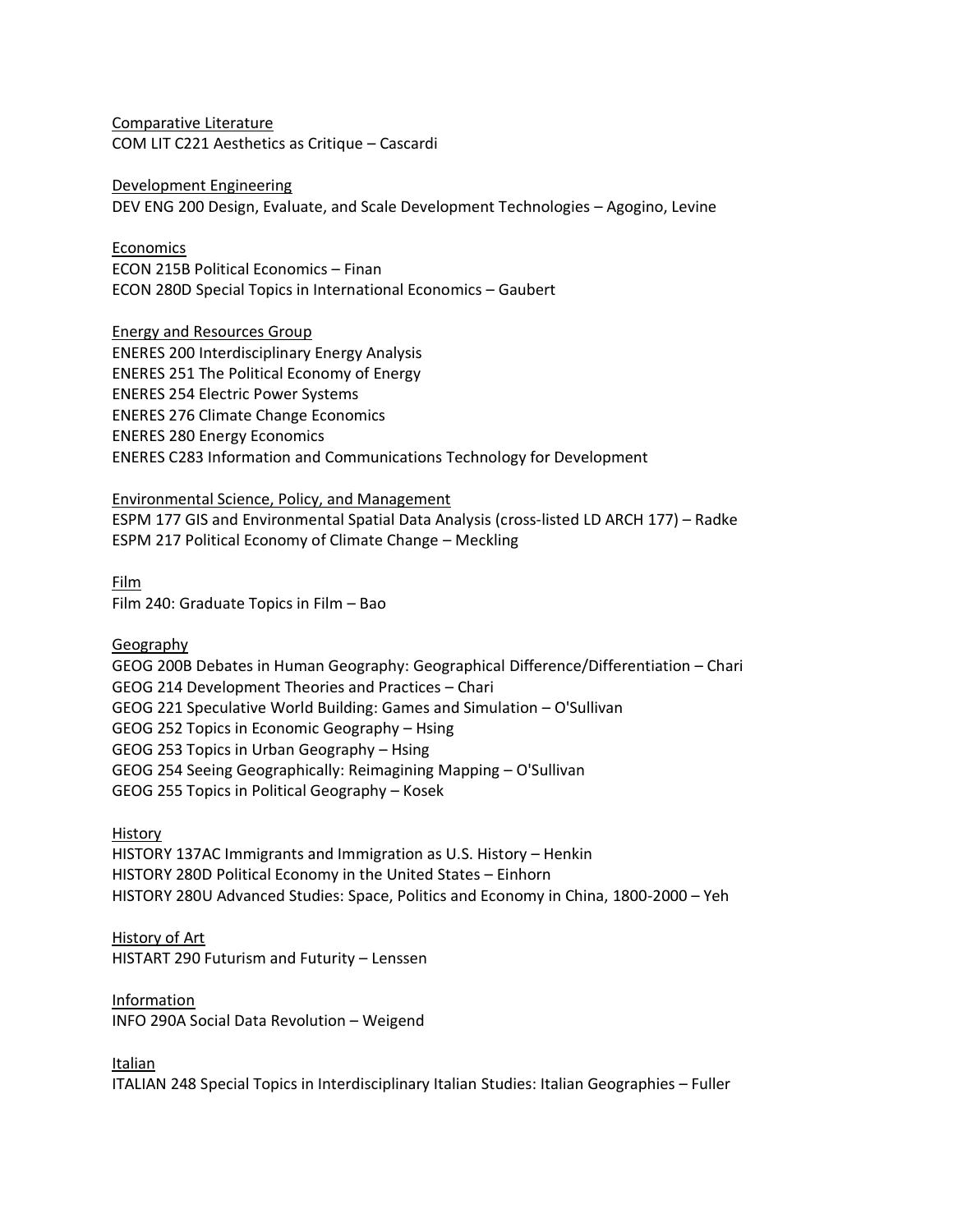Landscape Architecture and Environmental Planning

LD ARCH 177 GIS and Environmental Spatial Data Analysis (cross-listed ESPM 177) – Radke

LD ARCH 227 Restoration of Rivers and Streams – Kondolf

LD ARCH 237 The Process of Environmental Planning

LD ARCH 221 Quantitative Methods in Environmental Planning – Radke

LD ARCH 222 Hydrology for Planners – Kondolf

LD ARCH C242 Citizen Involvement in the City Planning Process – Chaplick, Iacofano

LD ARCH C250 Theories of Urban Form and Design – Macdonald

LD ARCH 289 Applied Remote Sensing – Dronova

Law

LAW 257.1 Real Estate Transactions and Litigation LAW 270.7 Renewable Energy Law and Policy LAW 271 Environmental Law and Policy LAW 270.65 Energy Project Development & Finance LAW 270.7 Renewable Energy Law and Policy LAW 272.2 Environmental Justice LAW 272.3 Climate Change and the Law LAW 284.4 Debt, Discrimination, and Inequality LAW 288.1 Immigration Law

Political Science

POLSCI 203 Urban and Subnational Politics in Developing Countries – Post POLSCI 207 Political Violence – Arriola POLSCI 210 Politics and Policy-making in Developing Countries – Bussell POLSCI 239 Special Topics on States, Elites, and Bureaucracies – Dal Bo POLSCI 273 Urban Politics POLSCI 289 Special Topics in Public Policy & Organization: Risk, Regulation and Society – Ansell

Portuguese

PORTUG 275 The Amazon as Non-human Nature and as Urban Space (in English) – Slater

Public Health

PB HLTH 202B Ethnic and Cultural Diversity in Health Status – Morello-Frosh PB HLTH 203A: Theories of Health and Social Behavior – Snell-Rood PB HLTH 206D Food and Nutrition Programs and Policies in Developing Countries – Fernald PB HLTH 226C Economics of Population Health – Catalano PB HLTH C233 Healthy Cities – Corburn PB HLTH 260A Principles of Infectious Diseases – Riley PB HLTH 271G Health Implications of Climate Change – Morello-Frosch

Public Policy

PUB POL C221 Climate, Energy and Development – Kammen PUBPOL 250 Political and Agency Management Aspects of Public Policy – Anzia PUB POL 257 Arts and Cultural Policy – O'Hare PUB POL 269 Public Budgeting – Ellwood PUB POL 270 Kid-First Policy: Family, School, and Community – Kirp PUB POL 271 The Political Economy of Inequality – Reich